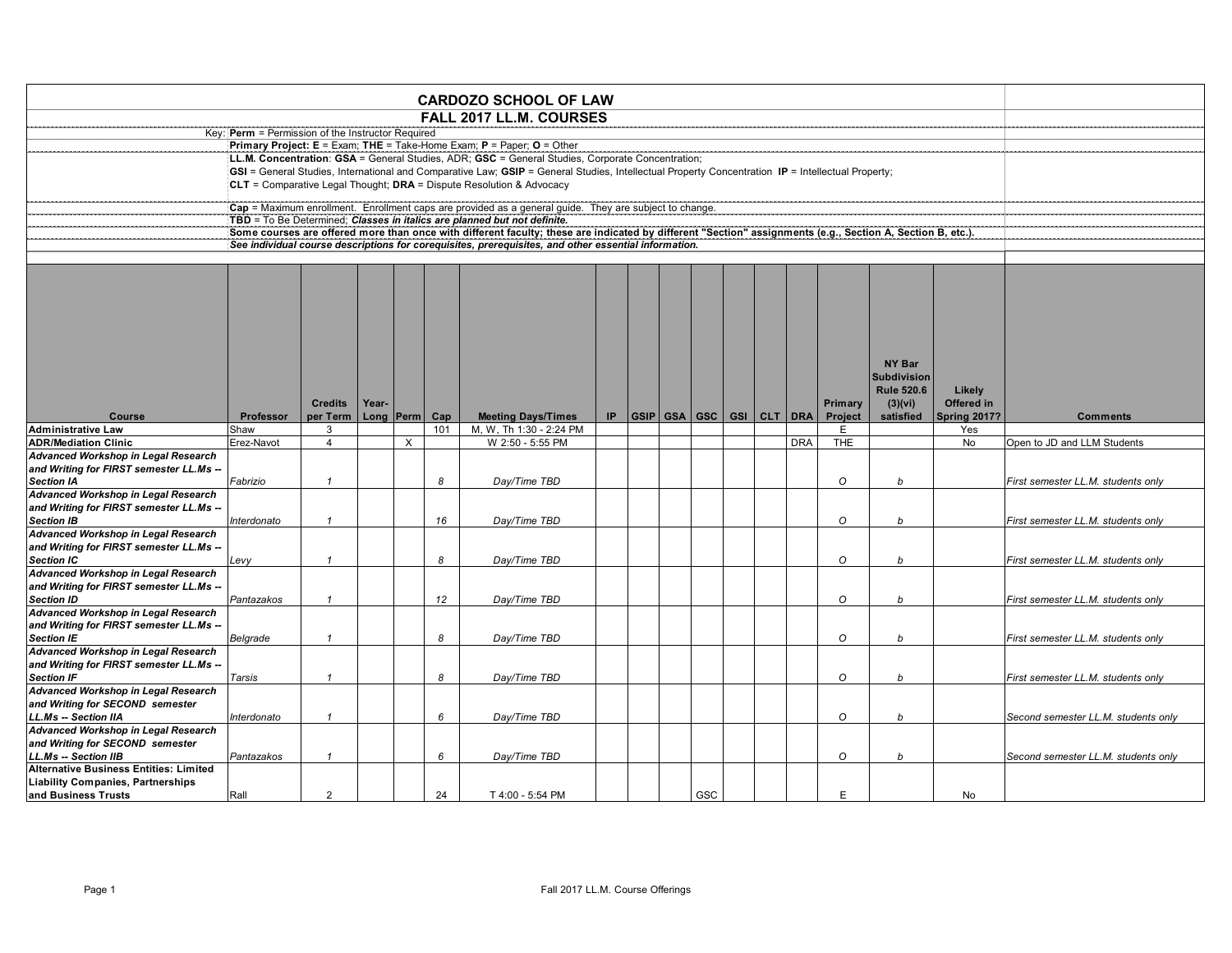|                                             |                |                |          |                   |     |                                    |     |      |     |            |            |                          |            | NY Bar             |                     |                                                        |
|---------------------------------------------|----------------|----------------|----------|-------------------|-----|------------------------------------|-----|------|-----|------------|------------|--------------------------|------------|--------------------|---------------------|--------------------------------------------------------|
|                                             |                |                |          |                   |     |                                    |     |      |     |            |            |                          |            | <b>Subdivision</b> |                     |                                                        |
|                                             |                |                |          |                   |     |                                    |     |      |     |            |            |                          |            | <b>Rule 520.6</b>  | Likely              |                                                        |
|                                             |                | <b>Credits</b> | Year-    |                   |     |                                    |     |      |     |            |            |                          | Primary    | (3)(vi)            | Offered in          |                                                        |
| <b>Course</b>                               | Professor      | per Term       |          | Long $ Perm $ Cap |     | <b>Meeting Days/Times</b>          | IP. |      |     |            |            | GSIP GSA GSC GSI CLT DRA | Project    | satisfied          | <b>Spring 2017?</b> | <b>Comments</b>                                        |
|                                             |                |                |          |                   |     |                                    |     |      |     |            |            |                          |            |                    |                     | Pre or Co-requisite: Evidence;                         |
|                                             |                |                |          |                   |     |                                    |     |      |     |            |            |                          |            |                    |                     | A requirement for the course is a trip to see          |
|                                             |                |                |          |                   |     |                                    |     |      |     |            |            |                          |            |                    |                     | oral arguments at the 3 <sup>rd</sup> Circuit Court of |
|                                             |                |                |          |                   |     | Th 4:00 - 5:50 PM on seven         |     |      |     |            |            |                          |            |                    |                     | Appeals in Philadelphia at a date to be                |
| Anatomy of an Appeal                        | Greenaway      | $\mathbf{1}$   |          |                   | 16  | Thursdays TBD.                     |     |      |     |            |            | <b>DRA</b>               | $\circ$    |                    | No                  | determined by Judge Greenaway.                         |
| Arab-Israeli Conflict                       | Halberstam     | $\overline{2}$ |          |                   | 24  | W 4:00 - 6:05 PM                   |     |      |     | <b>GSI</b> |            |                          | E          |                    | No                  |                                                        |
|                                             |                |                |          |                   |     |                                    |     |      |     |            |            |                          |            |                    |                     | During the fall 2017 semester, this class              |
|                                             |                |                |          |                   |     | W 4:00 - 6:54 PM                   |     |      |     |            |            |                          |            |                    |                     | will have a mandatory full-day retreat on a            |
|                                             |                |                |          |                   |     | [see comment field for more        |     |      |     |            |            |                          |            |                    |                     | date TDB, and then will meet from 4:00 to              |
| <b>Bioethics and Medical Humanities</b>     | Powell, et al  | fall-3; $sp-3$ | X        | $\times$          |     | meeting date information]          |     |      |     |            |            |                          | P          |                    | No                  | 6:54 PM on Wednesdays.                                 |
| <b>Bioethics and the Law</b>                | Bleich         | $\overline{2}$ |          |                   | 20  | T, W 11:00 - 11:54 AM              |     |      |     |            |            |                          | E          |                    | No                  |                                                        |
| <b>Blockchain and the Law</b>               | <b>W</b> right | $\overline{2}$ |          |                   | 15  | W 2:00 - 3:50 PM                   | IP  | GSIP | GSC |            |            |                          | P          |                    | No                  |                                                        |
| Business Immigration, Workforce and         |                |                |          |                   |     |                                    |     |      |     |            |            |                          |            |                    |                     | Prerequisite: None; Recommended:                       |
| <b>Compliance Law</b>                       | M. Wildes      | $\overline{2}$ |          |                   | 30  | W 4:00 - 6:05 PM                   |     |      |     |            |            |                          | E          |                    | No                  | Immigration Law                                        |
| Children and the Law                        | Hamilton       | $\overline{2}$ |          |                   | 30  | T 4:00 - 5:54 PM                   |     |      |     |            |            |                          | P<br>P     |                    | No                  |                                                        |
| <b>Church and State</b>                     | Fish           | $\overline{2}$ |          |                   | 9   | T 4:00 - 5:54 PM<br>M, T, W, Th, F |     |      |     |            | <b>CLT</b> |                          |            |                    | No                  |                                                        |
| Civil Procedure -- Section AD               | Suk            | 5              |          |                   |     | $9:00 - 9:54$ AM                   |     |      |     |            |            |                          | E          | c or d             | No                  | First year JD course.                                  |
|                                             |                |                |          |                   |     | M, T, W, Th                        |     |      |     |            |            |                          |            |                    |                     |                                                        |
|                                             |                |                |          |                   |     | 11:00 - 11:54 AM;                  |     |      |     |            |            |                          |            |                    |                     |                                                        |
| Civil Procedure -- Section BF               | Reinert        | 5              |          |                   |     | M 1:30 -2:24 PM                    |     |      |     |            |            |                          | E          | c or d             | No                  | First year JD course.                                  |
|                                             |                |                |          |                   |     | M 2:30 - 3:24 PM;                  |     |      |     |            |            |                          |            |                    |                     |                                                        |
|                                             |                |                |          |                   |     | T, Th 12:00 - 1:21 PM;             |     |      |     |            |            |                          |            |                    |                     |                                                        |
| Civil Procedure -- Section C                | Yablon         | 5              |          |                   |     | W 1:30 - 2:24 PM                   |     |      |     |            |            |                          | E          | c or d             | No                  | First year JD course.                                  |
|                                             |                |                |          |                   |     | M, W 10:00 - 10:54 AM;             |     |      |     |            |            |                          |            |                    |                     |                                                        |
| <b>Civil Procedure -- Section E</b>         | S. Stone       | 5              |          |                   |     | T, Th 12:00 - 1:21 PM              |     |      |     |            |            |                          | E          | c or d             | No                  | First year JD course.                                  |
|                                             |                |                |          |                   |     |                                    |     |      |     |            |            |                          |            |                    |                     | Pre/Corequisite: None, though                          |
| <b>Climate Change and the Law</b>           | Herz           | $\overline{2}$ |          |                   | 35  | M 4:00 - 5:54 PM                   |     |      |     |            |            |                          | <b>THE</b> |                    | No                  | Environmental Law would be helpful                     |
|                                             |                |                |          |                   |     | T, Th 12:00 - 1:21 PM              |     |      |     |            |            |                          |            |                    |                     |                                                        |
| <b>Commercial Law</b>                       | Schroeder      | $\overline{4}$ |          |                   | 35  | F 12:00 - 12:54 PM                 |     |      | GSC |            |            |                          | E          | d                  | No                  |                                                        |
|                                             |                |                |          |                   |     | <b>T. W. F</b>                     |     |      |     |            |            |                          |            |                    |                     |                                                        |
| <b>Conflict of Laws</b>                     | <b>Sterk</b>   | 3              |          |                   | 62  | 11:00 - 11:54 AM                   |     |      |     |            |            | <b>DRA</b>               | E          | d                  | No                  |                                                        |
|                                             |                |                |          |                   |     | <b>T. W. F.</b>                    |     |      |     |            |            |                          |            |                    |                     |                                                        |
| <b>Constitutional Law II</b>                | Adams          | 3              |          |                   | 101 | 11:00 - 11:54 AM                   |     |      |     |            | <b>CLT</b> |                          | E          | c or d             | Yes                 |                                                        |
|                                             |                |                |          |                   |     |                                    |     |      |     |            |            |                          |            |                    |                     | Co-Requisite: Consumer Rights Field                    |
| <b>Consumer Rights Field Clinic</b>         | Coffey         | $\overline{2}$ |          | $\times$          |     |                                    |     |      | GSC |            |            |                          | $\circ$    |                    | No                  | Clinic Seminar                                         |
|                                             |                |                |          |                   |     |                                    |     |      |     |            |            |                          |            |                    |                     | Co-Requisite: Consumer Rights Field                    |
|                                             |                |                |          |                   |     | Th 6:00 - 8:35 PM                  |     |      |     |            |            |                          |            |                    |                     | Clinic                                                 |
|                                             |                | $\overline{2}$ |          |                   |     | [see comment field for             |     |      | GSC |            |            |                          | O          |                    |                     | This course will meet on the following                 |
| Consumer Rights Field Clinic Seminar Coffey |                |                |          | X                 |     | specific meeting dates]            |     |      |     |            |            |                          |            |                    | No                  | dates: TBD                                             |
|                                             |                |                |          |                   |     | T, W, Th, F                        |     |      |     |            |            |                          |            |                    |                     | First year JD course; starts October 23rd              |
| Contracts -- Section AC                     | Goodrich       | $\overline{2}$ | $\times$ |                   |     | 10:00 - 10:54 AM                   |     |      |     |            |            |                          | E          | d                  | No                  | and meets through the end of spring 2018.              |
|                                             |                |                |          |                   |     | T, Th 2:30 - 3:24 PM;              |     |      |     |            |            |                          |            |                    |                     |                                                        |
|                                             |                |                |          |                   |     | W 1:30 - 2:24 PM;                  |     |      |     |            |            |                          |            |                    |                     | First year JD course; starts October 23rd              |
| Contracts -- Section BE                     | Goodrich       | $\overline{2}$ | $\times$ |                   |     | F 12:00 - 12:54 PM                 |     |      |     |            |            |                          | Ė          | d                  | No                  | and meets through the end of spring 2018.              |
|                                             |                |                |          |                   |     |                                    |     |      |     |            |            |                          |            |                    |                     |                                                        |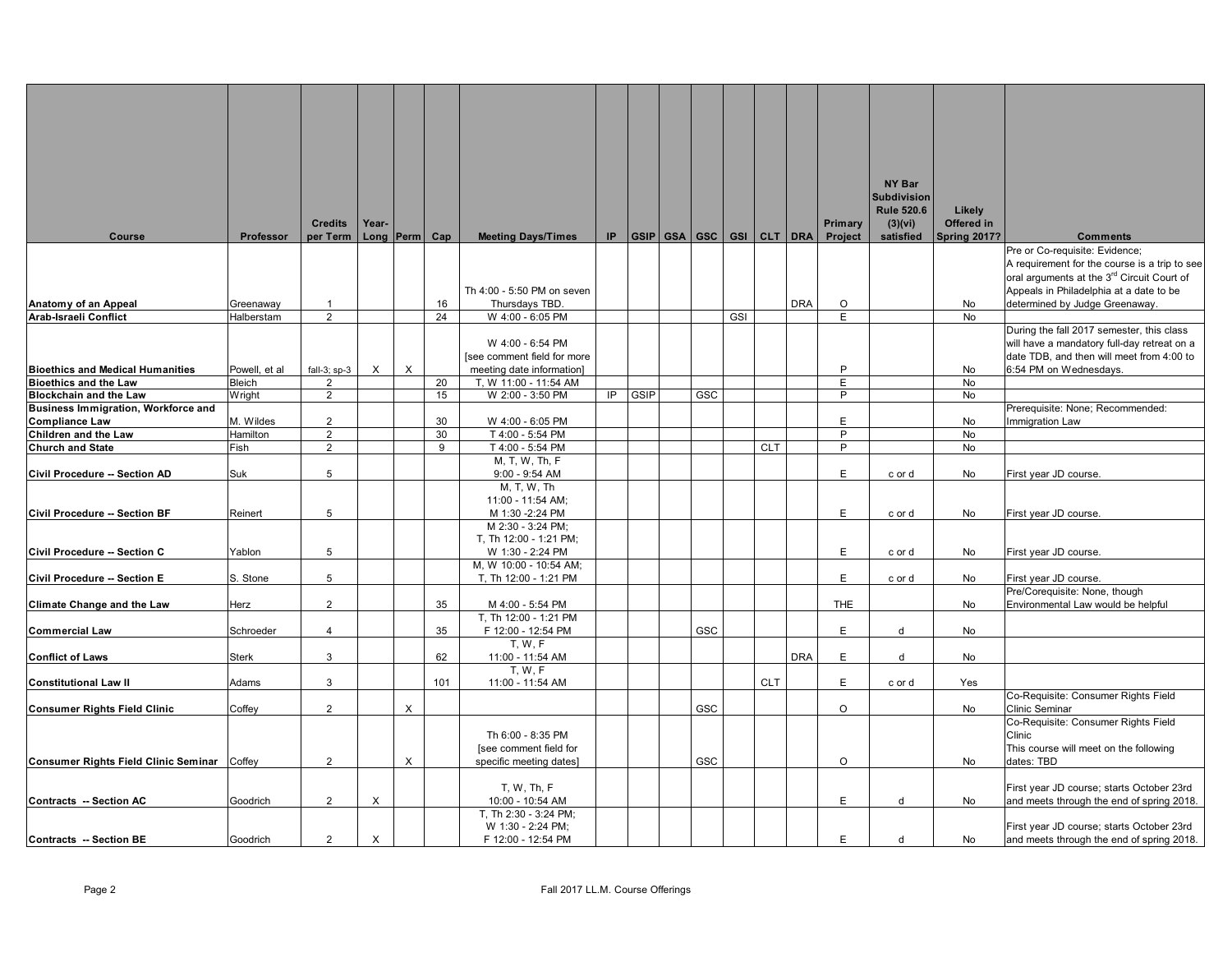|                                              |                             |                            |       |                   |          |                                               |     |      |                          |     |  |            |                    | NY Bar<br><b>Subdivision</b>              |                                             |                                                                            |
|----------------------------------------------|-----------------------------|----------------------------|-------|-------------------|----------|-----------------------------------------------|-----|------|--------------------------|-----|--|------------|--------------------|-------------------------------------------|---------------------------------------------|----------------------------------------------------------------------------|
| Course                                       | Professor                   | <b>Credits</b><br>per Term | Year- | Long $ Perm $ Cap |          | <b>Meeting Days/Times</b>                     | IP. |      | GSIP GSA GSC GSI CLT DRA |     |  |            | Primary<br>Project | <b>Rule 520.6</b><br>(3)(vi)<br>satisfied | Likely<br>Offered in<br><b>Spring 2017?</b> | <b>Comments</b>                                                            |
|                                              |                             |                            |       |                   |          | T. W. Th. F                                   |     |      |                          |     |  |            |                    |                                           |                                             | First year JD course; starts October 23rd                                  |
| Contracts -- Section D                       | Weinstein                   | $\overline{2}$             | X     |                   |          | 11:00 - 11:54 AM                              |     |      |                          |     |  |            | E                  | d                                         | No                                          | and meets through the end of spring 2018.                                  |
|                                              |                             |                            |       |                   |          | M 2:30 - 3:51 PM;                             |     |      |                          |     |  |            |                    |                                           |                                             |                                                                            |
|                                              |                             |                            |       |                   |          | T 12:00 - 1:21 PM;                            |     |      |                          |     |  |            |                    |                                           |                                             | First year JD course; starts October 23rd                                  |
| <b>Contracts -- Section F</b>                | Engler<br><b>Buccafusco</b> | $\overline{2}$<br>3        | X     |                   | 101      | F 11:00 - 11:54 AM<br>T, Th 2:30 - 3:51 PM    | IP  | GSIP |                          |     |  |            | E<br><b>THE</b>    | d                                         | No<br>Yes                                   | and meets through the end of spring 2018.                                  |
| Copyright                                    |                             |                            |       |                   |          | M, W, Th                                      |     |      |                          |     |  |            |                    |                                           |                                             |                                                                            |
| <b>Corporate Taxation</b>                    | Zelinsky                    | 3                          |       |                   | 24       | 10:00 - 10:54 AM                              |     |      |                          | GSC |  |            | E                  |                                           | No                                          | Prerequisite: Federal Income Tax                                           |
|                                              |                             |                            |       |                   |          | M, W, Th 10:00 - 10:54 AM                     |     |      |                          |     |  |            |                    |                                           |                                             |                                                                            |
| <b>Corporations - Section A</b>              | Yablon                      | $\overline{4}$             |       |                   | 125      | T 9:00 - 9:54 AM                              |     |      |                          | GSC |  |            | E                  | d                                         | Yes                                         |                                                                            |
|                                              |                             |                            |       |                   |          | T, W, Th 1:30 - 2:24 PM                       |     |      |                          |     |  |            |                    |                                           |                                             |                                                                            |
| <b>Corporations - Section B</b>              | Weinstein                   | $\overline{4}$             |       |                   | 50       | F 1:00 - 1:54 PM                              |     |      |                          | GSC |  |            | E                  | d                                         | Yes                                         |                                                                            |
| Criminal Justice & Society Colloquium        | Galperin                    | $\overline{2}$             |       |                   | 20       | W 6:15 - 8:20 PM                              |     |      |                          |     |  |            | P                  |                                           | No                                          |                                                                            |
| <b>Criminal Procedure</b>                    | Yankah                      | 3                          |       |                   | 101      | M, W 2:30 - 3:51 PM                           |     |      |                          |     |  |            | E                  | d                                         | Yes                                         |                                                                            |
| <b>Criminal Procedure II</b>                 | Oberman                     | 3                          |       |                   | 50       | M, Th 11:00 - 11:54 AM;<br>T 10:00 - 10:54 AM |     |      |                          |     |  |            | E                  |                                           | No                                          | Criminal Procedure is not a pre-requisite<br>for this course.              |
|                                              |                             |                            |       |                   |          |                                               |     |      |                          |     |  |            |                    |                                           |                                             | If you have taken or are taking the                                        |
|                                              |                             |                            |       |                   |          |                                               |     |      |                          |     |  |            |                    |                                           |                                             | Mediation Clinic, enrollment in this course                                |
|                                              |                             |                            |       |                   |          |                                               |     |      |                          |     |  |            |                    |                                           |                                             | is with the permission of Professor Love                                   |
| <b>Divorce Mediation</b>                     | Collins                     | 3                          |       |                   | 24       | W 2:50 - 5:55 PM                              |     |      | <b>GSA</b>               |     |  | <b>DRA</b> | THE                |                                           | Yes                                         | onlv.                                                                      |
|                                              |                             |                            |       |                   |          |                                               |     |      |                          |     |  |            |                    |                                           |                                             | This class will meet over the week of<br>August 21, 2017, on the following |
|                                              |                             |                            |       |                   |          |                                               |     |      |                          |     |  |            |                    |                                           |                                             | dates/times:                                                               |
|                                              |                             |                            |       |                   |          |                                               |     |      |                          |     |  |            |                    |                                           |                                             | Monday, Aug. 21: 10 AM to 6 PM;                                            |
|                                              |                             |                            |       |                   |          |                                               |     |      |                          |     |  |            |                    |                                           |                                             | Tuesday, Aug. 22: 10 AM to 6 PM;                                           |
|                                              |                             |                            |       |                   |          |                                               |     |      |                          |     |  |            |                    |                                           |                                             | Wednesday, Aug. 23: 10 AM to 6 PM;                                         |
|                                              |                             |                            |       |                   |          |                                               |     |      |                          |     |  |            |                    |                                           |                                             | Thursday, Aug. 24: 10 AM to 6 PM;                                          |
|                                              |                             |                            |       |                   |          |                                               |     |      |                          |     |  |            |                    |                                           |                                             | and Friday, Aug. 25: 10 AM to 3 PM.                                        |
|                                              |                             |                            |       |                   |          |                                               |     |      |                          |     |  |            |                    |                                           |                                             | Please note that this class counts towards                                 |
|                                              |                             |                            |       |                   |          |                                               |     |      |                          |     |  |            |                    |                                           |                                             | the 16 credit maximum for the fall                                         |
|                                              |                             |                            |       |                   |          |                                               |     |      |                          |     |  |            |                    |                                           |                                             | semester. If you have taken or are taking                                  |
| <b>Divorce Mediation -- Summer Intensive</b> |                             |                            |       |                   |          | See comment field and                         |     |      |                          |     |  |            |                    |                                           |                                             | the Mediation Clinic, enrollment in this                                   |
| Class                                        | Collins                     | $\overline{2}$             |       |                   | 24       | course description for dates<br>and times.    |     |      | <b>GSA</b>               |     |  | <b>DRA</b> | <b>THE</b>         |                                           | No                                          | course is with the permission of Professor<br>Love only.                   |
|                                              |                             |                            |       |                   |          |                                               |     |      |                          |     |  |            |                    |                                           |                                             | Pre-requisites: Divorce Mediation; or, both                                |
|                                              |                             |                            |       |                   |          |                                               |     |      |                          |     |  |            |                    |                                           |                                             | the Mediation Clinic and Family Law; or the                                |
| Divorce Mediation Clinic / Advanced          |                             |                            |       |                   |          |                                               |     |      |                          |     |  |            |                    |                                           |                                             | equivalent. Open to J.D. and LL.M.                                         |
| <b>Divorce Mediation Seminar</b>             | Collins                     | 3                          |       | X                 |          | F 10:00 - 11:54 AM                            |     |      |                          |     |  | <b>DRA</b> | THE                |                                           | Yes                                         | students.                                                                  |
|                                              | Hochhauser/                 |                            |       |                   |          |                                               |     |      |                          |     |  |            |                    |                                           |                                             |                                                                            |
| <b>Domestic Violence and Child Abuse</b>     | Lucibello                   | $\overline{2}$             |       |                   | 24       | T 6:00 - 7:54 PM                              |     |      |                          |     |  | <b>DRA</b> | THE                |                                           | No                                          |                                                                            |
| <b>E-Discovery</b><br>Electronic Commerce    | Gabriel                     | $\overline{2}$             |       |                   | 30       | M 4:00 - 5:54 PM                              |     |      |                          |     |  | <b>DRA</b> | E                  |                                           | No                                          |                                                                            |
| <b>Employment Discrimination I</b>           | Schroeder<br>Jacobson       | $\overline{2}$<br>3        |       |                   | 30<br>24 | Th 4:00 - 5:54 PM<br>M, W 2:30 - 3:51 PM      |     |      |                          | GSC |  |            | E<br>E.            |                                           | No<br>No                                    |                                                                            |
| <b>Employment Law</b>                        | Weisenfeld                  | 3                          |       |                   | 35       | M, Th 9:30 - 10:51 AM                         |     |      |                          |     |  |            | E                  |                                           | No                                          |                                                                            |
|                                              |                             |                            |       |                   |          |                                               |     |      |                          |     |  |            |                    |                                           |                                             |                                                                            |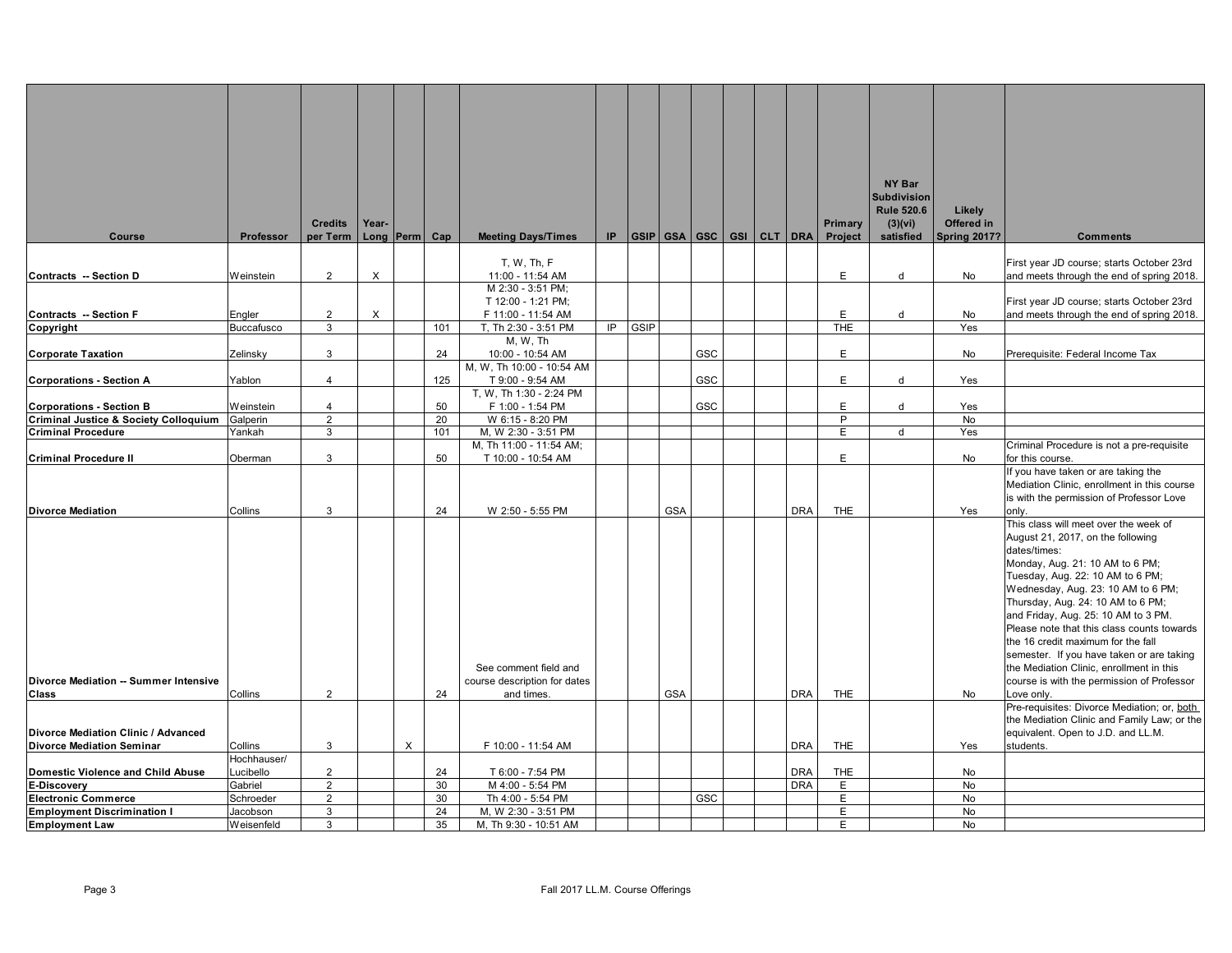|                                                                       |                             |                                  |       |                           |                |                                                  |    |             |     |                                |                                                 |            |         | NY Bar                       |                      |                                                                                   |
|-----------------------------------------------------------------------|-----------------------------|----------------------------------|-------|---------------------------|----------------|--------------------------------------------------|----|-------------|-----|--------------------------------|-------------------------------------------------|------------|---------|------------------------------|----------------------|-----------------------------------------------------------------------------------|
|                                                                       |                             |                                  |       |                           |                |                                                  |    |             |     |                                |                                                 |            |         | <b>Subdivision</b>           |                      |                                                                                   |
|                                                                       |                             | <b>Credits</b>                   | Year- |                           |                |                                                  |    |             |     |                                |                                                 |            | Primary | <b>Rule 520.6</b><br>(3)(vi) | Likely<br>Offered in |                                                                                   |
| <b>Course</b>                                                         | Professor                   | per Term                         |       | Long Perm Cap             |                | <b>Meeting Days/Times</b>                        |    |             |     |                                | $IP$ $ GSIP $ $GSA$ $ GSC $ $GSI$ $ CLT $ $DRA$ |            | Project | satisfied                    | <b>Spring 2017?</b>  | <b>Comments</b>                                                                   |
|                                                                       |                             |                                  |       |                           |                |                                                  |    |             |     |                                |                                                 |            |         |                              |                      | Prerequisite: None; Please note that                                              |
|                                                                       |                             |                                  |       |                           |                |                                                  |    |             |     |                                |                                                 |            |         |                              |                      | Federal Income Tax is not a pre-requisite                                         |
| <b>Estate and Gift Tax</b><br><b>Ethics for the Business Attorney</b> | Cunningham<br>Michael Stone | $\overline{2}$<br>$\overline{2}$ |       |                           | 62<br>24       | T. W 1:30 - 2:24 PM<br>T, W 11:00 - 11:54 AM     |    |             |     |                                |                                                 |            | E.<br>E |                              | No<br>No             | for this course.                                                                  |
| <b>Ethics in Litigation</b>                                           | Ross                        | $\overline{2}$                   |       |                           | 50             | M 6:00 - 7:54 PM                                 |    |             |     |                                |                                                 | <b>DRA</b> | E       |                              | Yes                  |                                                                                   |
|                                                                       |                             |                                  |       |                           |                | T, Th 12:00 - 12:54 PM;                          |    |             |     |                                |                                                 |            |         |                              |                      |                                                                                   |
| <b>Evidence</b>                                                       | Roth                        | 4                                |       |                           | 125            | F 12:00 - 1:54 PM                                |    |             |     |                                |                                                 | <b>DRA</b> | E       | d                            | Yes                  |                                                                                   |
| <b>Family Law</b>                                                     | S. Stone                    | 3                                |       |                           | 72             | T, Th 2:30 - 3:51 PM                             |    |             |     |                                | <b>CLT</b>                                      |            | E       | d                            | Yes                  |                                                                                   |
| <b>Fashion Law</b>                                                    | Kolsun                      | 3                                |       |                           | 50             | T, Th 12:00 - 1:21 PM                            | IP | GSIP        |     |                                |                                                 |            | E.      |                              | <b>No</b>            | Pre or Co-requisite: Trademark Law                                                |
| <b>Federal Courts</b>                                                 | Rudenstine                  | 3                                |       |                           | 62             | M, W, Th<br>$9:00 - 9:54$ AM                     |    |             |     |                                |                                                 | <b>DRA</b> | E       |                              | Yes                  |                                                                                   |
| Federal Criminal Litigation (SDNY) Field Echenberg/                   |                             |                                  |       |                           |                |                                                  |    |             |     |                                |                                                 |            |         |                              |                      | Co-Requisite: Federal Criminal Litigation                                         |
| Clinic                                                                | Lewin                       | $\overline{2}$                   |       | $\times$                  |                |                                                  |    |             |     |                                |                                                 | <b>DRA</b> | $\circ$ |                              | No                   | (SDNY) Field Clinic Seminar                                                       |
|                                                                       |                             |                                  |       |                           |                | T 5:30 - 7:35/8:35 PM                            |    |             |     |                                |                                                 |            |         |                              |                      | Co-Requisite: Federal Criminal Litigation                                         |
|                                                                       |                             |                                  |       |                           |                | [see comment field for                           |    |             |     |                                |                                                 |            |         |                              |                      | (SDNY) Field Clinic.                                                              |
| Federal Criminal Litigation (SDNY) Field Echenberg/                   |                             |                                  |       |                           |                | specific meeting dates and                       |    |             |     |                                |                                                 |            |         |                              |                      | This course will meet OFFSITE on the                                              |
| <b>Clinic Seminar</b>                                                 | Lewin                       | $\overline{2}$                   |       | X                         |                | times]                                           |    |             |     |                                |                                                 | <b>DRA</b> | O       |                              | No                   | following dates and times: TBD                                                    |
| <b>Federal Income Tax</b>                                             | Cunningham                  | 4                                |       |                           | 101            | M, Th 11:00 - 11:54 AM;<br>T, F 10:00 - 10:54 AM |    |             |     |                                |                                                 |            | E.      |                              | Yes                  |                                                                                   |
|                                                                       |                             |                                  |       |                           |                |                                                  |    |             |     |                                |                                                 |            |         |                              |                      |                                                                                   |
|                                                                       |                             |                                  |       |                           |                |                                                  |    |             |     |                                |                                                 |            |         |                              |                      | *This class cannot be used to satisfy                                             |
|                                                                       |                             |                                  |       |                           |                |                                                  |    |             |     |                                |                                                 |            |         | *See                         |                      | 520.6 (3) (vi) (d). The First Amendment                                           |
| First Amendment, the Press and the                                    |                             |                                  |       |                           |                | M, Th 11:00 - 11:54 AM;                          |    |             |     |                                |                                                 |            |         | comment                      |                      | class being offered in spring 2018 can                                            |
| <b>Democratic Order</b>                                               | Rudenstine                  | 3<br>$\overline{2}$              |       |                           | 24             | T 10:00 - 10:54 AM                               | IP | GSIP        |     |                                | <b>CLT</b>                                      |            | E.      | field.**                     | No                   | be used to satisfy that requirement.**                                            |
| <b>Global Corporate Compliance</b>                                    | Koch                        |                                  |       |                           | 30             | T 9:00 - 10:54 AM                                |    |             | GSC |                                |                                                 |            | E       |                              | No                   | Co-requisite: Externship Seminar; Credits                                         |
|                                                                       |                             | 2 (see                           |       |                           |                |                                                  |    |             |     |                                |                                                 |            |         |                              |                      | earned DO NOT count toward the 24-                                                |
| <b>Heyman-ACCA In-House Counsel</b>                                   |                             | comments                         |       |                           |                |                                                  |    |             |     |                                |                                                 |            |         |                              |                      | credit requirement for purposes of                                                |
| <b>Externship Program</b>                                             | J. Kim                      | field)                           |       | $\boldsymbol{\mathsf{X}}$ |                |                                                  |    |             |     |                                |                                                 | <b>DRA</b> | P       |                              | Yes                  | qualifying for the NY Bar Exam.                                                   |
|                                                                       |                             |                                  |       |                           |                |                                                  |    |             |     |                                |                                                 |            |         |                              |                      | This class meets OFFSITE at the New                                               |
|                                                                       |                             |                                  |       |                           |                |                                                  |    |             |     |                                |                                                 |            |         |                              |                      | School and follows their academic                                                 |
|                                                                       |                             |                                  |       |                           |                |                                                  |    |             |     |                                |                                                 |            |         |                              |                      | calendar. Students should consult the<br>New School calendar or contact Professor |
|                                                                       |                             |                                  |       |                           |                |                                                  |    |             |     |                                |                                                 |            |         |                              |                      | Stone for the course dates. Credits                                               |
|                                                                       |                             |                                  |       |                           |                |                                                  |    |             |     |                                |                                                 |            |         |                              |                      | earned DO NOT count toward the 24-                                                |
|                                                                       |                             |                                  |       |                           |                |                                                  |    |             |     |                                |                                                 |            |         |                              |                      | credit requirement for purposes of                                                |
| Hobbes, Law and the State                                             | M. Stone                    | $\overline{2}$                   |       |                           | $\overline{4}$ | W 4:00 - 6:05 PM                                 |    |             |     |                                | <b>CLT</b>                                      |            | P       |                              | No                   | qualifying for the NY Bar Exam.                                                   |
|                                                                       | Getgen-                     |                                  |       |                           |                |                                                  |    |             |     |                                |                                                 |            |         |                              |                      |                                                                                   |
| Human Rights & Atrocity Prevention                                    | Kestenbaum,<br>et al        | 6                                |       |                           |                |                                                  |    |             |     |                                |                                                 | CLT DRA    | $\circ$ |                              |                      | Some background in International and/or                                           |
| Clinic<br><b>Immigration Law</b>                                      | Chua                        | 2                                |       | X                         | 50             | T, Th 2:30 - 3:51 PM<br>Th 6:00 - 7:54 PM        |    |             |     | GSI <sup>I</sup><br><b>GSI</b> |                                                 |            | E       |                              | No<br>No             | Human Rights Law is preferred.                                                    |
|                                                                       |                             |                                  |       |                           |                |                                                  |    |             |     |                                |                                                 |            |         |                              |                      | Credits earned DO NOT count toward                                                |
|                                                                       |                             |                                  |       |                           |                |                                                  |    |             |     |                                |                                                 |            |         |                              |                      | the 24-credit requirement for purposes                                            |
| <b>Independent Research</b>                                           | Various                     | 1 or 2                           |       | X                         |                |                                                  | IP | GSIP        |     |                                |                                                 |            | P       |                              | Yes                  | of qualifying for the NY Bar Exam.                                                |
|                                                                       | Greenberg-                  |                                  |       |                           |                |                                                  |    |             |     |                                |                                                 |            |         |                              |                      |                                                                                   |
| <b>Indie Film Clinic</b>                                              | Kobrin                      | $\overline{\mathbf{A}}$          |       | $\times$                  |                | W 1:30 - 4:24 PM                                 | IP | <b>GSIP</b> |     |                                |                                                 | <b>DRA</b> | $\circ$ |                              | Yes                  | Pre or Co-requisite: Copyright Law                                                |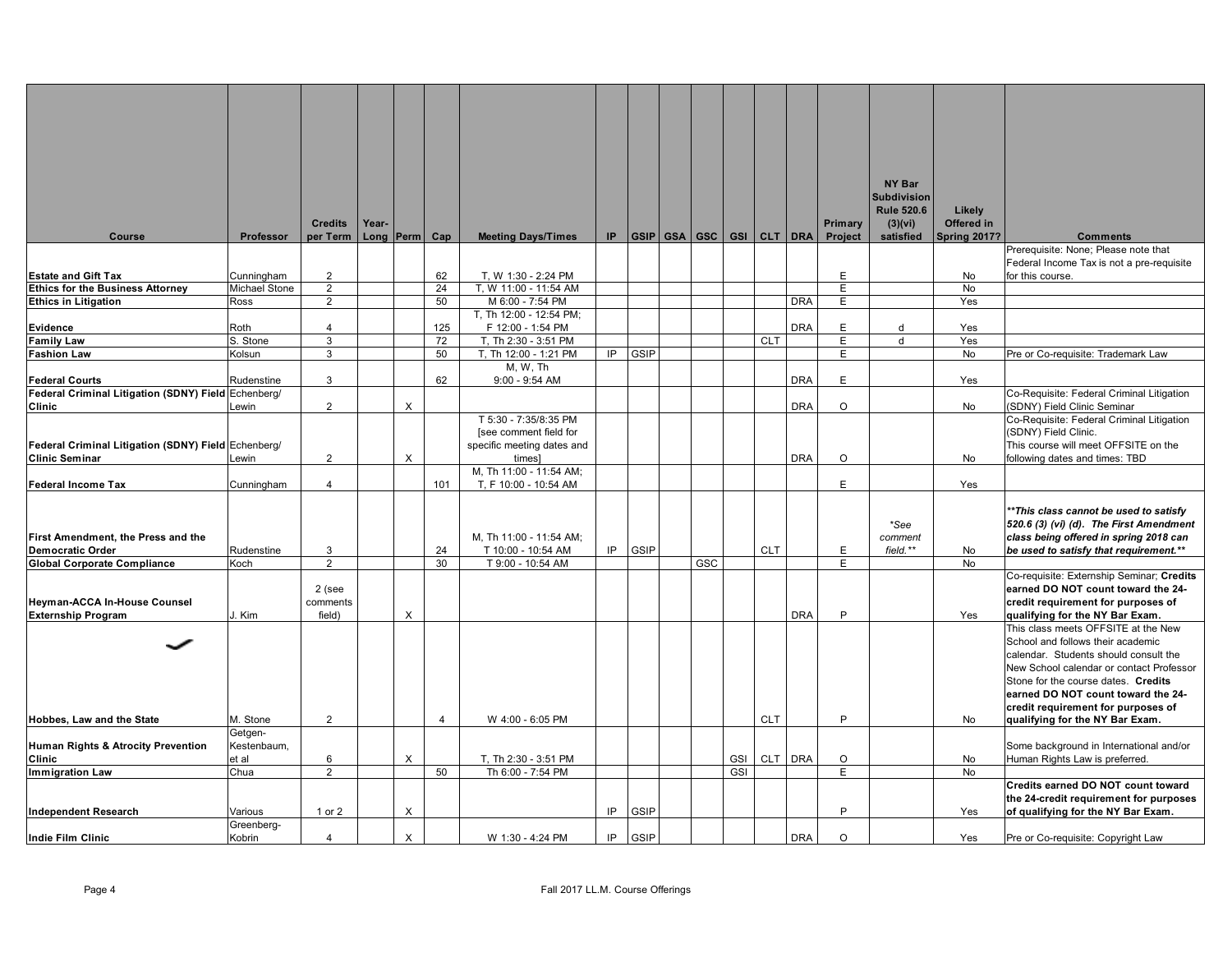|                                             |                |                |       |                |     |                               |     |             |         |            |            |                          |            | NY Bar             |                     |                                                                      |
|---------------------------------------------|----------------|----------------|-------|----------------|-----|-------------------------------|-----|-------------|---------|------------|------------|--------------------------|------------|--------------------|---------------------|----------------------------------------------------------------------|
|                                             |                |                |       |                |     |                               |     |             |         |            |            |                          |            | <b>Subdivision</b> |                     |                                                                      |
|                                             |                |                |       |                |     |                               |     |             |         |            |            |                          |            | <b>Rule 520.6</b>  | Likely              |                                                                      |
|                                             |                | <b>Credits</b> | Year- |                |     |                               |     |             |         |            |            |                          | Primary    | (3)(vi)            | Offered in          |                                                                      |
| <b>Course</b>                               | Professor      | per Term       |       | Long Perm Cap  |     | <b>Meeting Days/Times</b>     | IP. |             |         |            |            | GSIP GSA GSC GSI CLT DRA | Project    | satisfied          | <b>Spring 2017?</b> | <b>Comments</b>                                                      |
|                                             | Getgen-        |                |       |                |     |                               |     |             |         |            |            |                          |            |                    |                     |                                                                      |
|                                             | Kestenbaum/    |                |       |                |     |                               |     |             |         |            |            |                          |            |                    |                     |                                                                      |
| Indigenous Rights in the Americas           | Frizzo-Bargato | $\overline{2}$ |       |                | 24  | M 4:00 - 5:54 PM              |     |             |         | <b>GSI</b> | <b>CLT</b> |                          | P          |                    | No                  |                                                                      |
| In-House Counsel Externship Seminar -       |                |                |       |                |     | T 6:00 to 8:05 PM on six      |     |             |         |            |            |                          |            |                    |                     |                                                                      |
| <b>Section A</b>                            | Palmieri       | $\overline{1}$ |       | $\times$       |     | dates TBD                     |     |             |         |            |            |                          | $\circ$    |                    | Yes                 | Co-requisite: In-House Counsel Externship                            |
| In-House Counsel Externship Seminar -       |                |                |       |                |     | W 4:00 to 6:05 PM on six      |     |             |         |            |            |                          |            |                    |                     |                                                                      |
| <b>Section B</b>                            | Laserson       | $\mathbf{1}$   |       | $\pmb{\times}$ |     | dates TBD                     |     |             |         |            |            |                          | $\circ$    |                    | Yes                 | Co-requisite: In-House Counsel Externship                            |
|                                             |                |                |       |                |     |                               |     |             |         |            |            |                          |            |                    |                     | Co-requisite: Externship Seminar; Credits                            |
|                                             |                |                |       |                |     |                               |     |             |         |            |            |                          |            |                    |                     | earned DO NOT count toward the 24-                                   |
|                                             |                |                |       |                |     |                               |     |             |         |            |            |                          |            |                    |                     | credit requirement for purposes of                                   |
| <b>Intellectual Property Externship</b>     | Various        | 2              |       | X              |     |                               | IP  | GSIP        |         |            |            | <b>DRA</b>               | $\circ$    |                    | Yes                 | qualifying for the NY Bar Exam.                                      |
| Intellectual Property Externship            |                |                |       |                |     | W 6:15 - 8:20 PM on six       |     |             |         |            |            |                          |            |                    |                     | Co-requisite: Intellectual Property                                  |
| Seminar                                     | Misthal        | $\mathbf{1}$   |       | $\times$       |     | dates TBD                     |     |             |         |            |            |                          | $\circ$    |                    | Yes                 | Externship                                                           |
|                                             |                |                |       |                |     |                               |     |             |         |            |            |                          |            |                    |                     | Pre/Corequisite: None; Recommended:                                  |
|                                             |                |                |       |                |     |                               |     |             |         |            |            |                          |            |                    |                     | Corporations (taking concurrently is also                            |
|                                             |                |                |       |                |     |                               |     |             |         |            |            |                          |            |                    |                     | fine); Negotiation (or prior negotiating                             |
|                                             |                |                |       |                |     |                               |     |             |         |            |            |                          |            |                    |                     | experience).                                                         |
|                                             |                |                |       |                |     |                               |     |             |         |            |            |                          |            |                    |                     | In the fall 2017 semester, this class will                           |
|                                             |                |                |       |                |     |                               |     |             |         |            |            |                          |            |                    |                     | meet on the following dates, times and                               |
|                                             |                |                |       |                |     |                               |     |             |         |            |            |                          |            |                    |                     | locations: Aug. 28: Cardozo (6-7:50);                                |
|                                             |                |                |       |                |     |                               |     |             |         |            |            |                          |            |                    |                     | Sept. 11: Cardozo (6-7:50);                                          |
|                                             |                |                |       |                |     |                               |     |             |         |            |            |                          |            |                    |                     | Sept. 25: Cardozo (6-7:50);                                          |
|                                             |                |                |       |                |     |                               |     |             |         |            |            |                          |            |                    |                     | Sept. 28: Cardozo (negotiation: 6-8:50);                             |
|                                             |                |                |       |                |     |                               |     |             |         |            |            |                          |            |                    |                     | Oct. 2: Cardozo (6-7:50);                                            |
|                                             |                |                |       |                |     |                               |     |             |         |            |            |                          |            |                    |                     | Oct. 5: [no negotiation - class may meet to                          |
|                                             |                |                |       |                |     |                               |     |             |         |            |            |                          |            |                    |                     | work on problem];                                                    |
|                                             |                |                |       |                |     |                               |     |             |         |            |            |                          |            |                    |                     | Oct. 9: Cardozo (6-7:50);                                            |
|                                             |                |                |       |                |     |                               |     |             |         |            |            |                          |            |                    |                     | Oct. 12: Fordham (negotiation: 6-8:50);                              |
|                                             |                |                |       |                |     |                               |     |             |         |            |            |                          |            |                    |                     | Oct. 16: Cardozo (6-7:50);                                           |
|                                             |                |                |       |                |     |                               |     |             |         |            |            |                          |            |                    |                     | Oct. 19: [no negotiation - class may meet<br>to work on problem];    |
|                                             |                |                |       |                |     |                               |     |             |         |            |            |                          |            |                    |                     | Oct. 23: Cardozo (6-7:50);                                           |
|                                             |                |                |       |                |     |                               |     |             |         |            |            |                          |            |                    |                     |                                                                      |
|                                             |                |                |       |                |     |                               |     |             |         |            |            |                          |            |                    |                     | Oct. 26:Cardozo (negotiation: 6-8:50);<br>Oct. 30: Cardozo (6-7:50); |
|                                             |                |                |       |                |     |                               |     |             |         |            |            |                          |            |                    |                     | Nov. 2: [no negotiation - class may meet to                          |
|                                             |                |                |       |                |     |                               |     |             |         |            |            |                          |            |                    |                     | work on problem];                                                    |
|                                             |                |                |       |                |     |                               |     |             |         |            |            |                          |            |                    |                     | Nov 6: Cardozo (6-7:50);                                             |
|                                             |                |                |       |                |     | T, Th 6:00 - 7:50/8:50 PM     |     |             |         |            |            |                          |            |                    |                     | Nov. 9: Cardozo (negotiation: 6-8:50);                               |
|                                             |                |                |       |                |     | see comment field for details |     |             |         |            |            |                          |            |                    |                     | Nov. 13: Cardozo (6-7:50);                                           |
|                                             |                |                |       |                |     | on meeting dates and          |     |             |         |            |            |                          |            |                    |                     | Nov. 16: Fordham (negotiation: 6-9:50) (1                            |
| <b>International Business Negotiation</b>   | Meade          | 3              |       |                | 12  | locations]                    |     |             | GSA GSC | <b>GSI</b> |            | CLT DRA                  | O/P        |                    | No                  | additional hour).                                                    |
| <b>International Commercial Arbitration</b> | Pew            | $\overline{2}$ |       |                | 30  | T 6:00 - 7:54 PM              |     |             | GSA GSC | GSI        |            | <b>DRA</b>               | <b>THE</b> |                    | No                  |                                                                      |
| <b>International Human Rights</b>           | Rona           | 3              |       |                | 24  | M, W 2:30 - 3:51 PM           |     |             |         | GSI        | <b>CLT</b> |                          | <b>THE</b> |                    | No                  |                                                                      |
| <b>International Intellectual Property</b>  | Gebru          | $\overline{2}$ |       |                | 50  | M 4:00 - 5:54 PM              | IP. | <b>GSIP</b> |         | GSI        |            |                          | <b>THE</b> |                    | No                  |                                                                      |
|                                             |                |                |       |                |     | T, Th 12:00 - 1:21 PM;        |     |             |         |            |            |                          |            |                    |                     |                                                                      |
| <b>International Law</b>                    | Pearlstein     | $\overline{4}$ |       |                | 101 | F 12:00 - 12:54 PM            |     |             |         | GSI        | <b>CLT</b> |                          | F          |                    | No                  |                                                                      |
| <b>International Tax</b>                    | Hahn           | $\overline{2}$ |       |                | 30  | T 6:00 - 7:54 PM              |     |             | GSC     | <b>GSI</b> |            |                          | E          |                    | No                  | Prerequisite: Federal Income Tax                                     |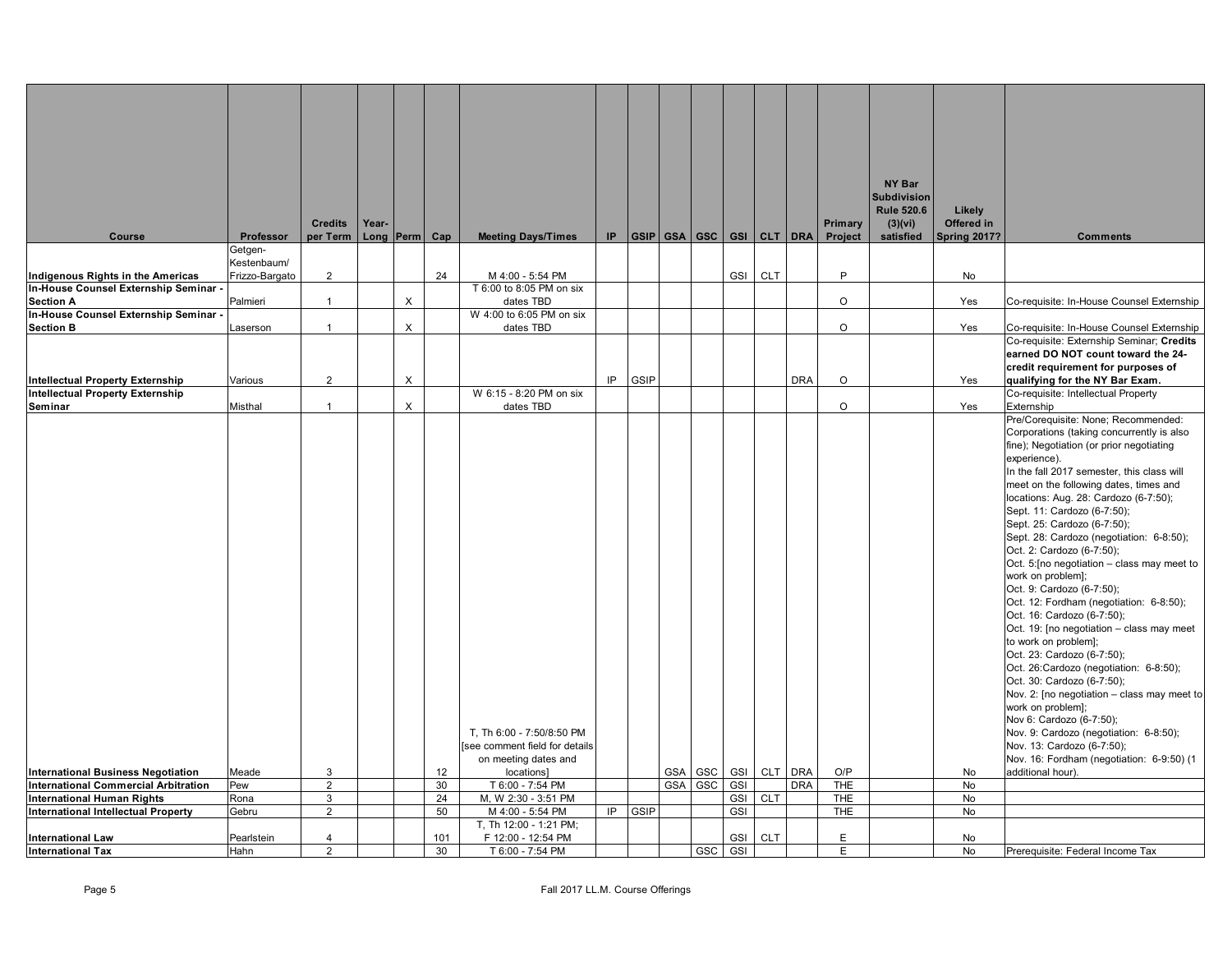|                                                                     |                      |                            |       |           |           |                                                                     |     |                |     |     |             |            |                | NY Bar                           |                           |                                                                                                                                                                                                                                                                                                          |
|---------------------------------------------------------------------|----------------------|----------------------------|-------|-----------|-----------|---------------------------------------------------------------------|-----|----------------|-----|-----|-------------|------------|----------------|----------------------------------|---------------------------|----------------------------------------------------------------------------------------------------------------------------------------------------------------------------------------------------------------------------------------------------------------------------------------------------------|
|                                                                     |                      |                            |       |           |           |                                                                     |     |                |     |     |             |            |                | Subdivision<br><b>Rule 520.6</b> | Likely                    |                                                                                                                                                                                                                                                                                                          |
|                                                                     |                      | <b>Credits</b>             | Year- |           |           |                                                                     | IP. |                |     |     |             |            | Primary        | (3)(vi)                          | Offered in                |                                                                                                                                                                                                                                                                                                          |
| <b>Course</b><br><b>International Trade</b>                         | Professor<br>Taube   | per Term<br>$\overline{2}$ |       | Long Perm | Cap<br>30 | <b>Meeting Days/Times</b><br>Th 4:00 - 5:54 PM                      |     | GSIP GSA   GSC | GSC | GSI | GSI CLT DRA |            | Project<br>THE | satisfied                        | <b>Spring 2017?</b><br>No | <b>Comments</b>                                                                                                                                                                                                                                                                                          |
| <b>Interviewing and Counseling</b>                                  | White                | $\overline{2}$             |       |           | 16        | M 6:15 - 8:09 PM                                                    |     | <b>GSA</b>     |     |     |             | <b>DRA</b> | $\circ$        |                                  | No                        |                                                                                                                                                                                                                                                                                                          |
|                                                                     |                      |                            |       |           |           |                                                                     |     |                |     |     |             |            |                |                                  |                           | LLM Only;<br>This class will meet on the following dates<br>and times:<br>Sunday, 9/17 from 10 AM - 4 PM at<br>Cardozo                                                                                                                                                                                   |
|                                                                     |                      |                            |       |           |           |                                                                     |     |                |     |     |             |            |                |                                  |                           | Thursday, 9/28 from 4 PM - 5:30 PM at<br>Cardozo<br>Thursday, 10/19 from 4:30 PM - 6 PM at<br>the UN<br>Thursday, 11/16 from 4 PM - 5 PM at<br>Cardozo                                                                                                                                                   |
| <b>Introduction to ADR for LLM Students</b><br>in New York City     | Erez-Navot           | $\overline{1}$             |       |           |           | See comment field for<br>meeting dates and times.                   |     | <b>GSA</b>     |     |     |             | <b>DRA</b> | $\circ$        |                                  | No                        | Cardozo Journal of Conflict Resolution Jed<br>D. Melnick Annual Symposium: Date and<br>Time TBD<br>Observation of Court Annexed Mediation<br>and/or Arbitration: Date and Time TBD                                                                                                                       |
|                                                                     |                      |                            |       |           |           |                                                                     |     |                |     |     |             |            |                |                                  |                           | This class meets the week before classes<br>begin:<br>Tues., Aug. 22 from 4-6;<br>Wed., Aug. 23 from 9-5;<br>Thurs., Aug. 24 from 9-7;<br>Friday, Aug. 25 from 9-5.<br>Open to 3L and LLM students only. Please                                                                                          |
| <b>Introduction to Mediation (Summer</b><br><b>Intensive Class)</b> | .ove/Stulberg        | $\overline{2}$             |       |           | 8         | See comment field and<br>course description for dates<br>and times. |     | <b>GSA</b>     |     |     |             | <b>DRA</b> | P              |                                  | No                        | note that this class counts towards the 16<br>credit maximum for the fall semester. This<br>course is not open to any students in the<br>Mediation Clinic, or students who have<br>previously taken the Mediation Clinic.                                                                                |
| Introduction to Trial Advocacy -<br><b>Section A</b>                | Blumberg             | $\overline{2}$             |       |           | 16        | T 6:00 - 7:54 PM                                                    |     |                |     |     |             | <b>DRA</b> | $\circ$        |                                  | Yes                       |                                                                                                                                                                                                                                                                                                          |
|                                                                     |                      |                            |       |           |           | See comment field for                                               |     |                |     |     |             |            |                |                                  |                           | 1st semester LLM's only; This class will<br>meet during the August Orientation period<br>on the following dates: Friday, August 18th,<br>Sunday, August 20th, Monday, August<br>21st and Tuesday, August 22nd. Class<br>meeting times will be determined by the<br>Program on Graduate and International |
| Introduction to US Law                                              | White                | $\overline{2}$             |       |           |           | meeting dates and times.                                            |     |                |     |     |             |            | E              | c                                | Yes                       | Studies.                                                                                                                                                                                                                                                                                                 |
| Labor & Employment Law Field Clinic                                 | _eighton/<br>Profeta | $\overline{2}$             |       | X         |           |                                                                     |     |                |     |     |             | <b>DRA</b> | $\circ$        |                                  | No                        | Co-Requisite: Labor & Employment Law<br>Field Clinic Seminar                                                                                                                                                                                                                                             |
| Labor & Employment Law Field Clinic                                 | Leighton/            |                            |       |           |           | T 6:00 - 8:05 PM on the                                             |     |                |     |     |             |            |                |                                  |                           | Co-Requisite: Labor & Employment Law<br><b>Field Clinic</b>                                                                                                                                                                                                                                              |
| Seminar                                                             | Profeta              | $\overline{2}$             |       | $\times$  |           | following dates: TBD                                                |     |                |     |     |             | <b>DRA</b> | $\circ$        |                                  | No                        | This class will meet OFFSITE                                                                                                                                                                                                                                                                             |
| <b>Land Use Regulation</b>                                          | Herz                 | 3                          |       |           | 24        | T, Th 12:00 - 1:21 PM                                               |     |                |     |     |             |            | E              |                                  | <b>No</b>                 |                                                                                                                                                                                                                                                                                                          |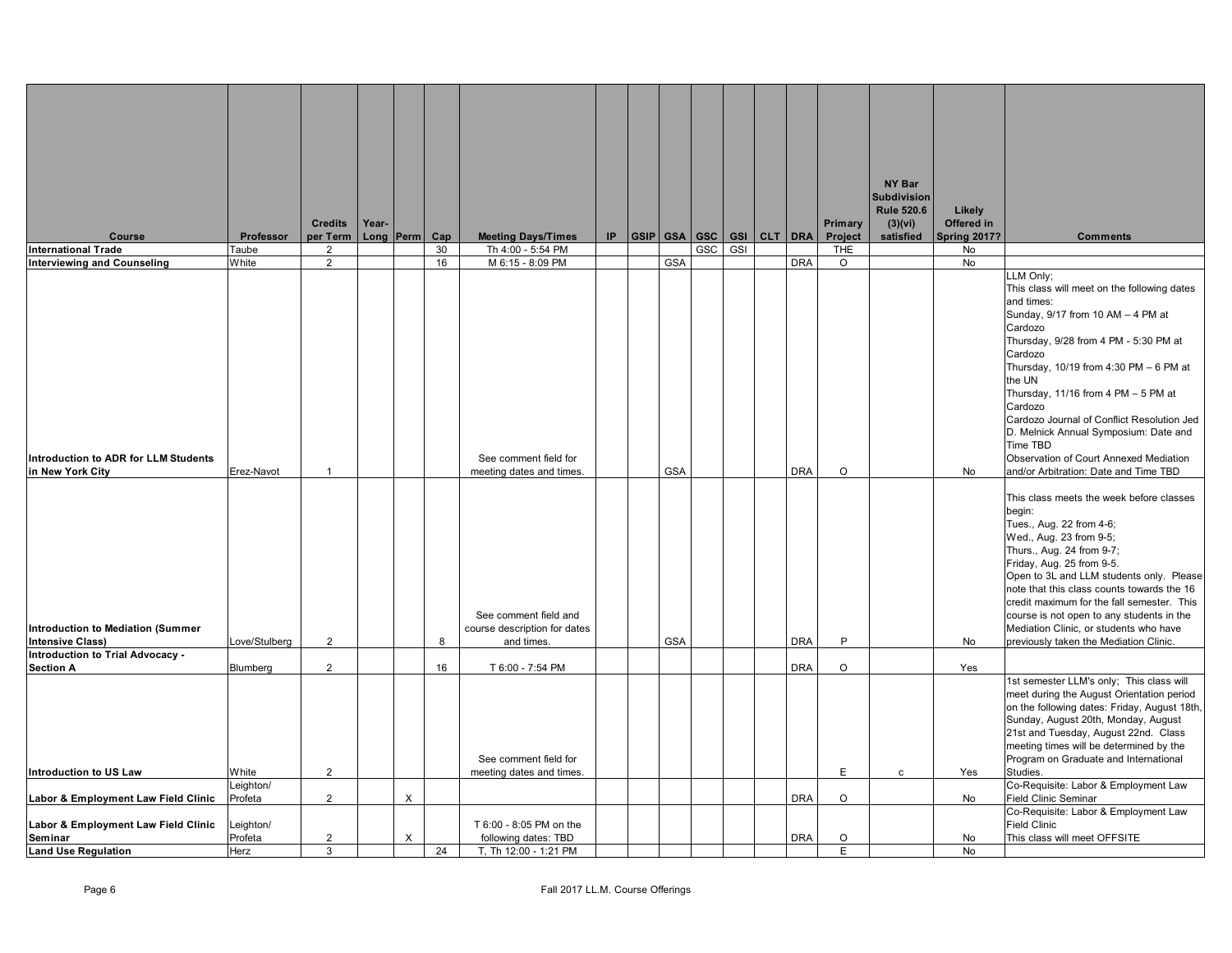|                                                                                                |                           |                                  |          |                |          |                                                  |     |      |            |  |                          |            |              | NY Bar                       |                      |                                                                                    |
|------------------------------------------------------------------------------------------------|---------------------------|----------------------------------|----------|----------------|----------|--------------------------------------------------|-----|------|------------|--|--------------------------|------------|--------------|------------------------------|----------------------|------------------------------------------------------------------------------------|
|                                                                                                |                           |                                  |          |                |          |                                                  |     |      |            |  |                          |            |              | <b>Subdivision</b>           |                      |                                                                                    |
|                                                                                                |                           | <b>Credits</b>                   | Year-    |                |          |                                                  |     |      |            |  |                          |            | Primary      | <b>Rule 520.6</b><br>(3)(vi) | Likely<br>Offered in |                                                                                    |
| <b>Course</b>                                                                                  | Professor                 | per Term                         |          | Long Perm      | Cap      | <b>Meeting Days/Times</b>                        | IP. |      |            |  | GSIP GSA GSC GSI CLT DRA |            | Project      | satisfied                    | <b>Spring 2017?</b>  | <b>Comments</b>                                                                    |
| <b>Law and Literature</b>                                                                      | Weisberg                  | 3                                |          |                | 30       | T, Th 2:30 - 3:51 PM                             |     |      |            |  | <b>CLT</b>               |            | P            |                              | No                   |                                                                                    |
| <b>Law of Democracy</b>                                                                        | Adams                     | 3                                |          |                | 35       | T, W, F<br>$9:00 - 9:54$ AM                      |     |      |            |  |                          |            | E.           |                              | No                   |                                                                                    |
|                                                                                                | Greenberg-                |                                  |          |                |          |                                                  |     |      |            |  |                          |            | $\circ$      |                              |                      | Pre/Corequisite: None;                                                             |
| <b>Leadership for Lawyers</b>                                                                  | Kobrin                    | 3                                |          |                | 20       | Th 1:30 - 4:24 PM<br>M, W, Th                    |     |      |            |  |                          |            |              |                              | No                   | Recommended: Corporations                                                          |
| Legislation                                                                                    | Shaw                      | 3                                |          |                | 62       | 10:00 - 10:54 AM                                 |     |      |            |  |                          |            | E            |                              | No                   |                                                                                    |
|                                                                                                |                           |                                  |          |                |          |                                                  |     |      |            |  |                          |            |              |                              |                      | LLMs only; Credits earned DO NOT<br>count toward the 24-credit requirement         |
|                                                                                                |                           |                                  |          |                |          |                                                  |     |      |            |  |                          |            |              |                              |                      | for purposes of qualifying for the NY                                              |
| <b>LLM Thesis</b>                                                                              | Various                   | 3                                |          | $\pmb{\times}$ |          |                                                  | IP  | GSIP |            |  | <b>CLT</b>               |            | P            |                              | Yes                  | Bar Exam.                                                                          |
|                                                                                                |                           |                                  |          |                |          |                                                  |     |      |            |  |                          |            |              |                              |                      | Co-Requisite: Mainzer Family Defense<br>Field Clinic Seminar; Preference will be   |
|                                                                                                |                           |                                  |          |                |          |                                                  |     |      |            |  |                          |            |              |                              |                      | given to students who have taken courses                                           |
| Mainzer Family Defense Field Clinic                                                            | Fleder                    | 3                                |          | X              |          |                                                  |     |      |            |  |                          | <b>DRA</b> | $\circ$      |                              | Yes                  | in trial practice and evidence.                                                    |
| Mainzer Family Defense Field Clinic                                                            |                           |                                  |          |                |          |                                                  |     |      |            |  |                          |            |              |                              |                      | Co-Requisite: Mainzer Family Defense                                               |
| Seminar<br><b>Media Law</b>                                                                    | Fleder                    | $\overline{2}$<br>$\overline{2}$ |          | $\times$       |          | W 4:00 - 6:05 PM<br>T 6:00 - 7:54 PM             | IP  | GSIP |            |  |                          | <b>DRA</b> | $\circ$<br>E |                              | Yes<br>No            | Field Clinic<br>Pre-requisite: Copyright                                           |
| <b>Negotiation Theories and Skills</b>                                                         | Abrutyn/Strom<br>Yadegari | $\overline{2}$                   |          |                | 30<br>24 | M 6:00 - 7:54 PM                                 |     |      | <b>GSA</b> |  |                          | <b>DRA</b> | $\circ$      |                              | Yes                  |                                                                                    |
|                                                                                                |                           |                                  |          |                |          |                                                  |     |      |            |  |                          |            |              |                              |                      | By permission from the Dean of Students.                                           |
|                                                                                                |                           |                                  |          |                |          |                                                  |     |      |            |  |                          |            |              |                              |                      | **Please note that this class is subject to                                        |
|                                                                                                |                           |                                  |          |                |          |                                                  |     |      |            |  |                          |            |              |                              |                      | the limitations on New School courses                                              |
|                                                                                                |                           |                                  |          |                |          |                                                  |     |      |            |  |                          |            |              |                              |                      | outlined in the Registration materials. This<br>course meets at the New School and |
|                                                                                                |                           |                                  |          |                |          |                                                  |     |      |            |  |                          |            |              |                              |                      | follows the New School Academic                                                    |
|                                                                                                |                           |                                  |          |                |          |                                                  |     |      |            |  |                          |            |              |                              |                      | Calendar. Credits earned DO NOT                                                    |
|                                                                                                |                           |                                  |          |                |          |                                                  |     |      |            |  |                          |            |              |                              |                      | count toward the 24-credit requirement                                             |
|                                                                                                |                           |                                  |          |                |          |                                                  |     |      |            |  |                          |            |              |                              |                      | for purposes of qualifying for the NY                                              |
| <b>New School Program</b>                                                                      | <b>TBD</b>                | $\overline{2}$                   |          | $\pmb{\times}$ |          |                                                  |     |      |            |  | <b>CLT</b>               |            | $\circ$      |                              | Yes                  | Bar Exam.<br>Co-Requisite: New York City Law                                       |
| New York City Law Department Juvenile Albertus/                                                |                           |                                  |          |                |          |                                                  |     |      |            |  |                          |            |              |                              |                      | Department Juvenile Delinquency Field                                              |
| <b>Delinquency Field Clinic</b>                                                                | Arocho                    | $\overline{2}$                   |          | $\pmb{\times}$ |          |                                                  |     |      |            |  |                          | <b>DRA</b> | $\circ$      |                              | No                   | Clinic Seminar                                                                     |
|                                                                                                |                           |                                  |          |                |          |                                                  |     |      |            |  |                          |            |              |                              |                      | Co-Requisite: New York City Law                                                    |
| New York City Law Department Juvenile Albertus/<br>Delinquency Field Clinic Seminar            | Arocho                    | $\overline{2}$                   |          | $\pmb{\times}$ |          | M 6:00 to 8:05 PM on the<br>following dates: TBD |     |      |            |  |                          | <b>DRA</b> | $\circ$      |                              | No                   | Department Juvenile Delinquency Field<br>Clinic.                                   |
| New York State Attorney General Field                                                          |                           |                                  |          |                |          |                                                  |     |      |            |  |                          |            |              |                              |                      | Co-Requisite: New York State Attorney                                              |
| <b>Clinic (Social Justice Division)</b>                                                        | Saxena/Fuchs              | fall-2; sp-2                     | $\times$ | $\times$       |          |                                                  |     |      |            |  |                          | <b>DRA</b> | $\circ$      |                              | No                   | General Field Clinic Seminar                                                       |
|                                                                                                |                           |                                  |          |                |          |                                                  |     |      |            |  |                          |            |              |                              |                      | Co-Requisite: New York State Attorney                                              |
| New York State Attorney General Field<br>Clinic Seminar (Social Justice Division) Saxena/Fuchs |                           | fall-2; sp-1                     | $\times$ | $\times$       |          | W 5:00 - 7:05 PM on the<br>following dates: TBD  |     |      |            |  |                          | <b>DRA</b> | O            |                              | No                   | General Field Clinic;<br>CLASS MEETS OFFSITE.                                      |
|                                                                                                |                           |                                  |          |                |          | W 8:30 - 9:51 AM;                                |     |      |            |  |                          |            |              |                              |                      |                                                                                    |
| <b>Patent Law</b>                                                                              | M. Cohen                  | $\mathbf{3}$                     |          |                | 50       | F 9:00 - 10:54 AM                                | IP  | GSIP |            |  |                          |            | E            |                              | Yes                  |                                                                                    |
| Poverty and the Law                                                                            | <b>Diller</b>             | $\overline{2}$                   |          |                | 14       | Th 4:00 - 5:54 PM                                |     |      |            |  | <b>CLT</b>               |            | P            |                              | <b>No</b>            |                                                                                    |
| <b>Pretrial Practice - Section A</b>                                                           | Shwartz/<br>Mani          | 3                                |          |                | 16       | T 4:00 - 5:54 PM                                 |     |      |            |  |                          | <b>DRA</b> | $\circ$      |                              | Yes                  | Pre- or Co-requisite: Evidence                                                     |
|                                                                                                | Meister/                  |                                  |          |                |          |                                                  |     |      |            |  |                          |            |              |                              |                      |                                                                                    |
| <b>Pretrial Practice - Section B</b>                                                           | Pedowitz                  | 3                                |          |                | 16       | T 6:00 - 7:54 PM                                 |     |      |            |  |                          | <b>DRA</b> | O            |                              | Yes                  | Pre- or Co-requisite: Evidence                                                     |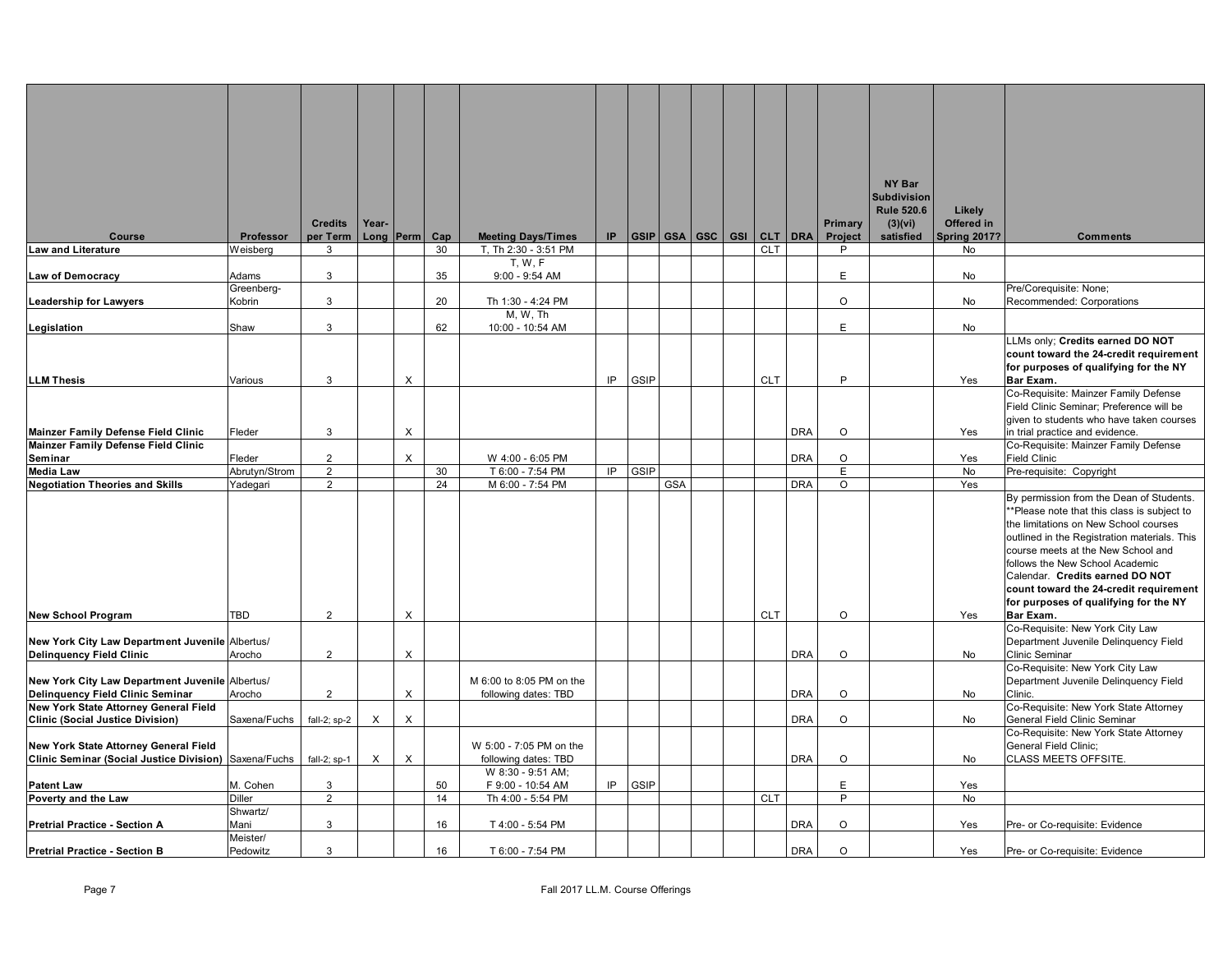|                                               |                |                |       |           |                |                           |     |             |     |                             |            |            | NY Bar             |                     |                                                                                   |
|-----------------------------------------------|----------------|----------------|-------|-----------|----------------|---------------------------|-----|-------------|-----|-----------------------------|------------|------------|--------------------|---------------------|-----------------------------------------------------------------------------------|
|                                               |                |                |       |           |                |                           |     |             |     |                             |            |            | <b>Subdivision</b> |                     |                                                                                   |
|                                               |                |                |       |           |                |                           |     |             |     |                             |            |            | <b>Rule 520.6</b>  | Likely              |                                                                                   |
|                                               |                | <b>Credits</b> | Year- |           |                |                           |     |             |     |                             |            | Primary    | (3)(vi)            | Offered in          |                                                                                   |
| Course                                        | Professor      | per Term       |       | Long Perm | Cap            | <b>Meeting Days/Times</b> | IP. | <b>GSIP</b> |     | GSA   GSC   GSI   CLT   DRA |            | Project    | satisfied          | <b>Spring 2017?</b> | <b>Comments</b>                                                                   |
| <b>Privacy Law</b>                            | Wu             | 3              |       |           | 62             | M, W 2:30 - 3:51 PM       | IP  | GSIP        |     |                             |            | <b>THE</b> |                    | No                  |                                                                                   |
|                                               |                |                |       |           |                |                           |     |             |     |                             |            |            |                    |                     | Co-requisite: Externship Seminar; Credits                                         |
|                                               |                | 2 (see         |       |           |                |                           |     |             |     |                             |            |            |                    |                     | earned DO NOT count toward the 24-                                                |
|                                               |                | comments       |       |           |                |                           |     |             |     |                             |            |            |                    |                     | credit requirement for purposes of                                                |
| Private Sector Externship Program             | J. Kim         | field)         |       | X         |                |                           |     |             |     |                             |            | P          |                    | Yes                 | qualifying for the NY Bar Exam.                                                   |
|                                               |                |                |       |           |                | Th 6:00 to 8:05 PM on six |     |             |     |                             |            |            |                    |                     |                                                                                   |
| <b>Private Sector Externship Seminar</b>      | Wildes         | $\mathbf{1}$   |       | X         |                | dates TBD                 |     |             |     |                             |            | $\circ$    |                    | Yes                 | Co-requisite: Private Sector Externship                                           |
|                                               |                |                |       |           |                | T, W, Th                  |     |             |     |                             |            |            |                    |                     |                                                                                   |
| Professional Responsibility - Section A       | <b>Bleich</b>  | $\mathbf{3}$   |       |           | 72             | $9:00 - 9:54$ AM          |     |             |     |                             | <b>DRA</b> | E          | a or d             | Yes                 |                                                                                   |
| Professional Responsibility - Section B Sebok |                | 3              |       |           | 125            | T, Th 2:30 - 3:51 PM      |     |             |     |                             | <b>DRA</b> | E.         | a or d             | Yes                 |                                                                                   |
|                                               |                |                |       |           |                |                           |     |             |     |                             |            |            |                    |                     | Co-requisite: Externship Seminar; Credits                                         |
|                                               |                |                |       |           |                |                           |     |             |     |                             |            |            |                    |                     | earned DO NOT count toward the 24-                                                |
|                                               |                |                |       |           |                |                           |     |             |     |                             |            |            |                    |                     | credit requirement for purposes of                                                |
| <b>Public Sector Externship Program</b>       | J. Kim         | $\overline{2}$ |       | X         |                |                           |     |             |     |                             |            | $\Omega$   |                    | Yes                 | qualifying for the NY Bar Exam.                                                   |
| Public Sector Externship Seminar -            |                |                |       |           |                | M 6:00 to 8:05 PM on six  |     |             |     |                             |            |            |                    |                     |                                                                                   |
| <b>Section A</b>                              | Nori           | $\mathbf{1}$   |       | X         |                | dates TBD                 |     |             |     |                             |            | $\circ$    |                    | Yes                 | Co-requisite: Public Sector Externship                                            |
| Public Sector Externship Seminar -            |                |                |       |           |                | T 6:00 to 8:05 PM on six  |     |             |     |                             |            |            |                    |                     |                                                                                   |
| <b>Section B</b>                              | <b>Babchik</b> | $\mathbf{1}$   |       | X         |                | dates TBD                 |     |             |     |                             |            | $\circ$    |                    | Yes                 | Co-requisite: Public Sector Externship                                            |
|                                               |                | 2 (see         |       |           |                |                           |     |             |     |                             |            |            |                    |                     |                                                                                   |
|                                               |                | comments       |       |           |                |                           |     |             |     |                             |            |            |                    |                     |                                                                                   |
| Real Estate Externship Program                | J. Kim         | field)         |       | $\times$  |                |                           |     |             |     |                             |            | P          |                    | Yes                 | Co-requisite: Externship Seminar                                                  |
| Real Estate Externship Program                |                |                |       |           |                | M 6:00 to 8:05 PM on six  |     |             |     |                             |            |            |                    |                     |                                                                                   |
| Seminar                                       | Kirk           | $\mathbf{1}$   |       | X         |                | dates TBD                 |     |             |     |                             |            | $\circ$    |                    | Yes                 | Co-requisite: Real Estate Externship                                              |
| <b>Real Estate Transactions</b>               | D. Goldman     | $\overline{2}$ |       |           | 50             | W 6:15 - 8:20 PM          |     |             |     |                             |            | E          |                    | Yes                 |                                                                                   |
| <b>Reproductive Rights</b>                    | Bodde          | $\overline{2}$ |       |           | 24             | T 4:00 - 5:54 PM          |     |             |     |                             |            | <b>THE</b> |                    | <b>No</b>           | Pre/Corequisite: Constitutional Law I                                             |
|                                               |                |                |       |           |                | M, W 9:00 - 10:50 AM      |     |             |     |                             |            |            |                    |                     |                                                                                   |
| <b>Rules and Reasons in the</b>               |                |                |       |           |                | [Class meets from Monday, |     |             |     |                             |            |            |                    |                     | Intensive mini-course; meets from Monday,                                         |
| Jurisprudence of the Israeli Supreme          |                |                |       |           |                | October 9th through       |     |             |     |                             |            |            |                    |                     | October 9th through Monday, October                                               |
| Court and in Modern Jewish Law                | Lorberbaum     | $\overline{1}$ |       |           | $\overline{7}$ | Monday, October 30th]     |     |             |     |                             |            | O/P        |                    | No                  | 30th.                                                                             |
|                                               |                |                |       |           |                | T, W, F                   |     |             |     |                             |            |            |                    |                     | Prerequisite: Corporations; LLM's can                                             |
| <b>Securities Regulation</b>                  | Goldman        | 3              |       |           | 35             | 11:00 - 11:54 AM          |     |             | GSC |                             |            | E          |                    | No                  | apply for a waiver of this requirement.                                           |
| Social Media Law                              | Graif          | $\overline{2}$ |       |           | 24             | T 4:00 - 5:54 PM          | IP. | GSIP        |     |                             |            | P          |                    | <b>No</b>           |                                                                                   |
|                                               |                |                |       |           |                |                           |     |             |     |                             |            |            |                    |                     | Pre or Co-Requisite: Copyright or                                                 |
| Sports and the Law                            | Zimmerman      | $\overline{2}$ |       |           | 50             | M 6:00 - 7:54 PM          |     |             |     |                             |            | E          |                    | No                  | Trademark                                                                         |
| <b>Startup Law</b>                            | Wright         | $\overline{2}$ |       |           | 62             | T, W 11:00 - 11:54 AM     | IP  | GSIP        | GSC |                             |            | <b>THE</b> |                    | <b>No</b>           |                                                                                   |
| <b>State and Local Taxation</b>               | Zelinsky       | 2              |       |           | 20             | M, Th 1:30 - 2:24 PM      |     |             |     |                             |            | E.         |                    | <b>No</b>           | Prerequisite: Federal Income Tax                                                  |
|                                               |                |                |       |           |                |                           |     |             |     |                             |            |            |                    |                     |                                                                                   |
|                                               |                |                |       |           |                |                           |     |             |     |                             |            |            |                    |                     |                                                                                   |
|                                               |                |                |       |           |                |                           |     |             |     |                             |            |            |                    |                     | Co-Requisite: Tax Law Field Clinic Seminar<br>Recommended: Administrative Law and |
|                                               |                |                |       |           |                |                           |     |             |     |                             |            |            |                    |                     |                                                                                   |
|                                               |                |                |       |           |                |                           |     |             |     |                             |            |            |                    |                     | Federal Income Tax are preferred as pre-                                          |
|                                               |                |                |       |           |                |                           |     |             |     |                             |            |            |                    |                     | or co-requisites. Background in accounting                                        |
|                                               |                |                |       |           |                |                           |     |             |     |                             |            |            |                    |                     | or financial areas are also considered but                                        |
| <b>Tax Law Field Clinic</b>                   | <b>Hsiung</b>  | $\overline{2}$ |       | X         |                |                           |     |             |     |                             | <b>DRA</b> | $\circ$    |                    | <b>No</b>           | not required.                                                                     |
| Tax Law Field Clinic Seminar                  | Hsiung         | 2              |       | $\times$  |                | W 6:15 - 8:20 PM          |     |             |     |                             | <b>DRA</b> | $\Omega$   |                    | <b>No</b>           | Co-Requisite: Tax Law Field Clinic                                                |